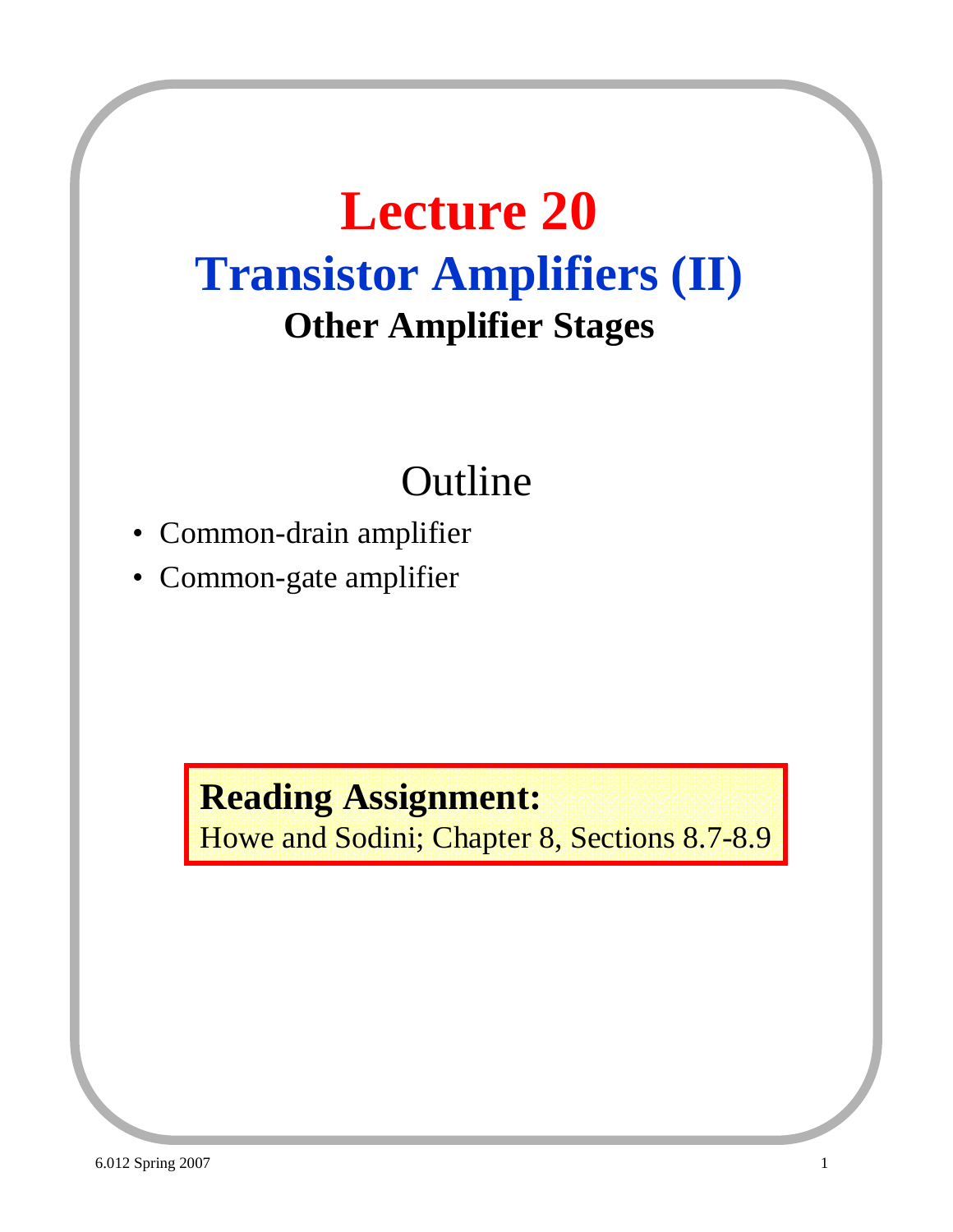

- A voltage buffer takes the input voltage which may have a relatively large Thevenin resistance and replicates the voltage at the output port, which has a low output resistance
- Input signal is applied to the gate
- Output is taken from the source
- To first order, voltage gain  $\approx 1$
- Input resistance is high
- Output resistance is low
	- Effective *voltage buffer* stage

### **How does it work?**

 $v_{\text{gate}} \uparrow \Rightarrow i_{\text{D}}$  cannot change  $\Rightarrow v_{\text{source}} \uparrow$ – *Source follower*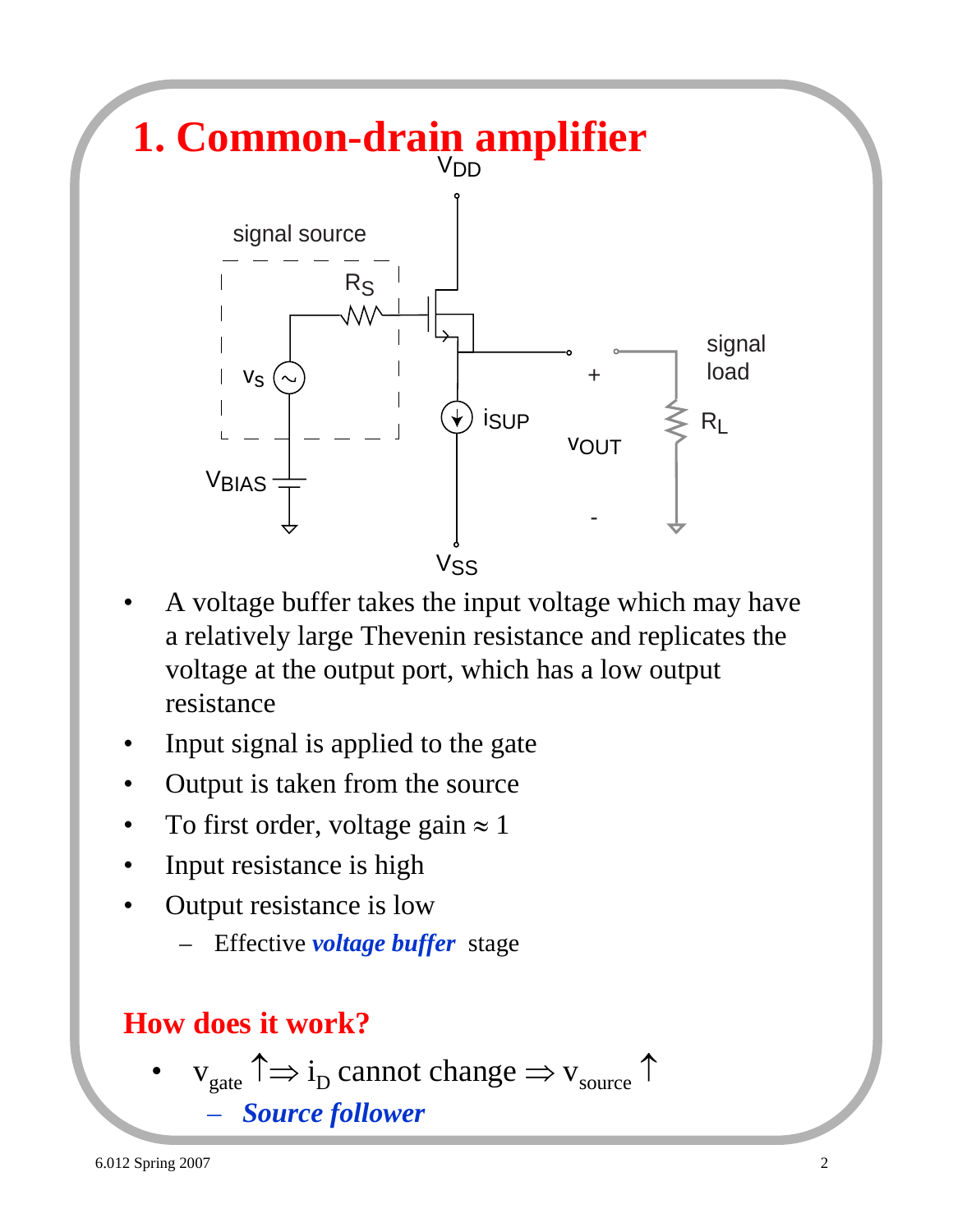#### **Biasing the Common-drain amplifier**  $V_S$ VBIAS **VOUT** V<sub>DD</sub> V<sub>SS</sub> ∘ Vss iSUP RS RL signal source + signal load

- Assume device in saturation; neglect  $R_s$  and  $R_l$ ; neglect CLM  $(\lambda = 0)$
- Obtain desired output bias voltage
	- Typically set  $V_{OUT}$  to"halfway" between  $V_{SS}$  and  $V_{DD}$ .
- Output voltage maximum  $V_{DD}$ - $V_{DSsat}$
- Output voltage minimum set by voltage requirement across  $I_{\text{SUP}}$ .

$$
V_{BIAS} = V_{GS} + V_{OUT}
$$

$$
V_{GS} = V_{Tn}(V_{SB}) + \sqrt{\frac{I_{SUP}}{2L} \mu_n C_{ox}}
$$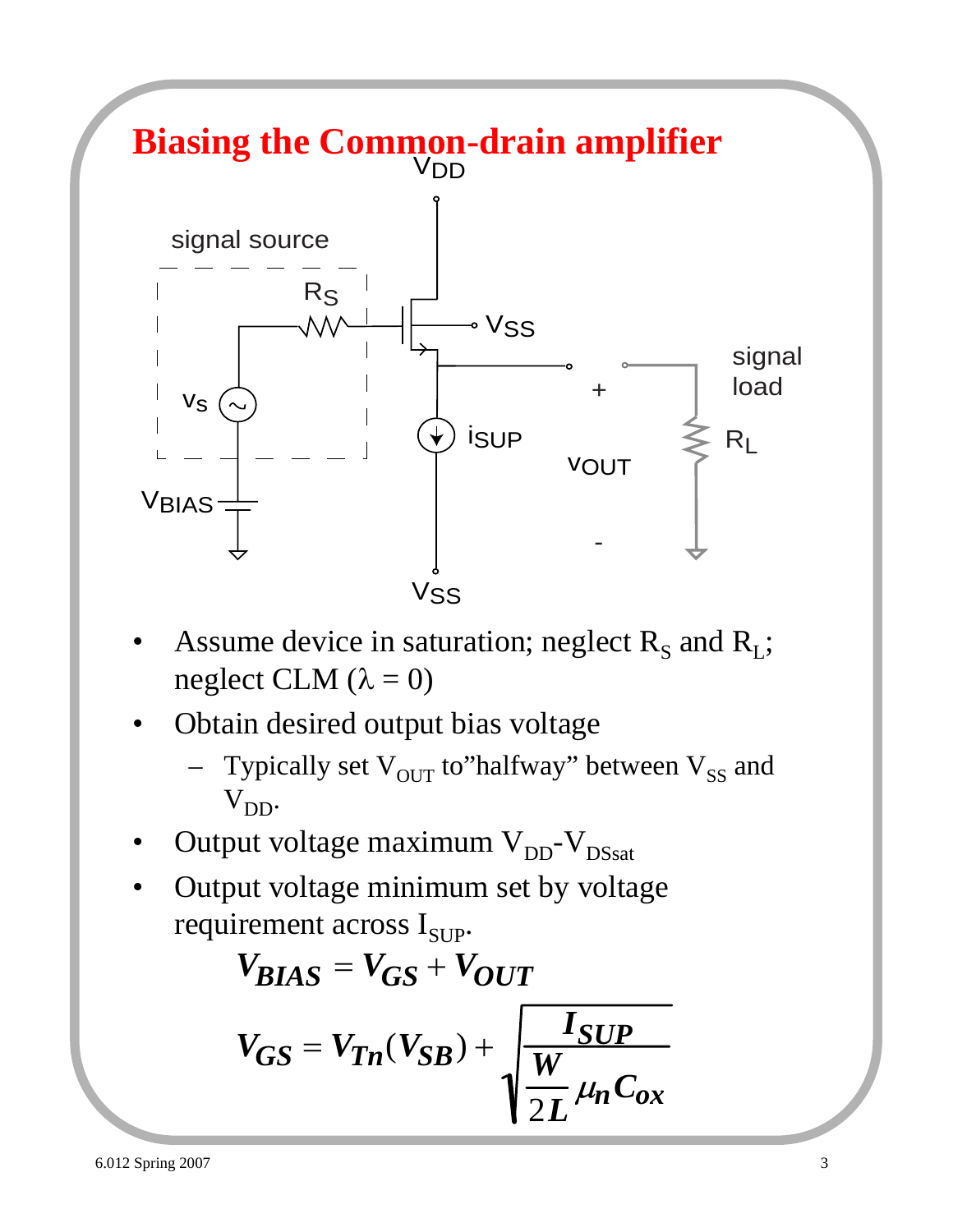## **Small-signal Analysis**

Unloaded small-signal equivalent circuit model:



Then:

$$
A_{\nu o} = \frac{g_m}{g_m + \frac{1}{r_o / r_{oc}}} \approx 1
$$

6.012 Spring 2007 4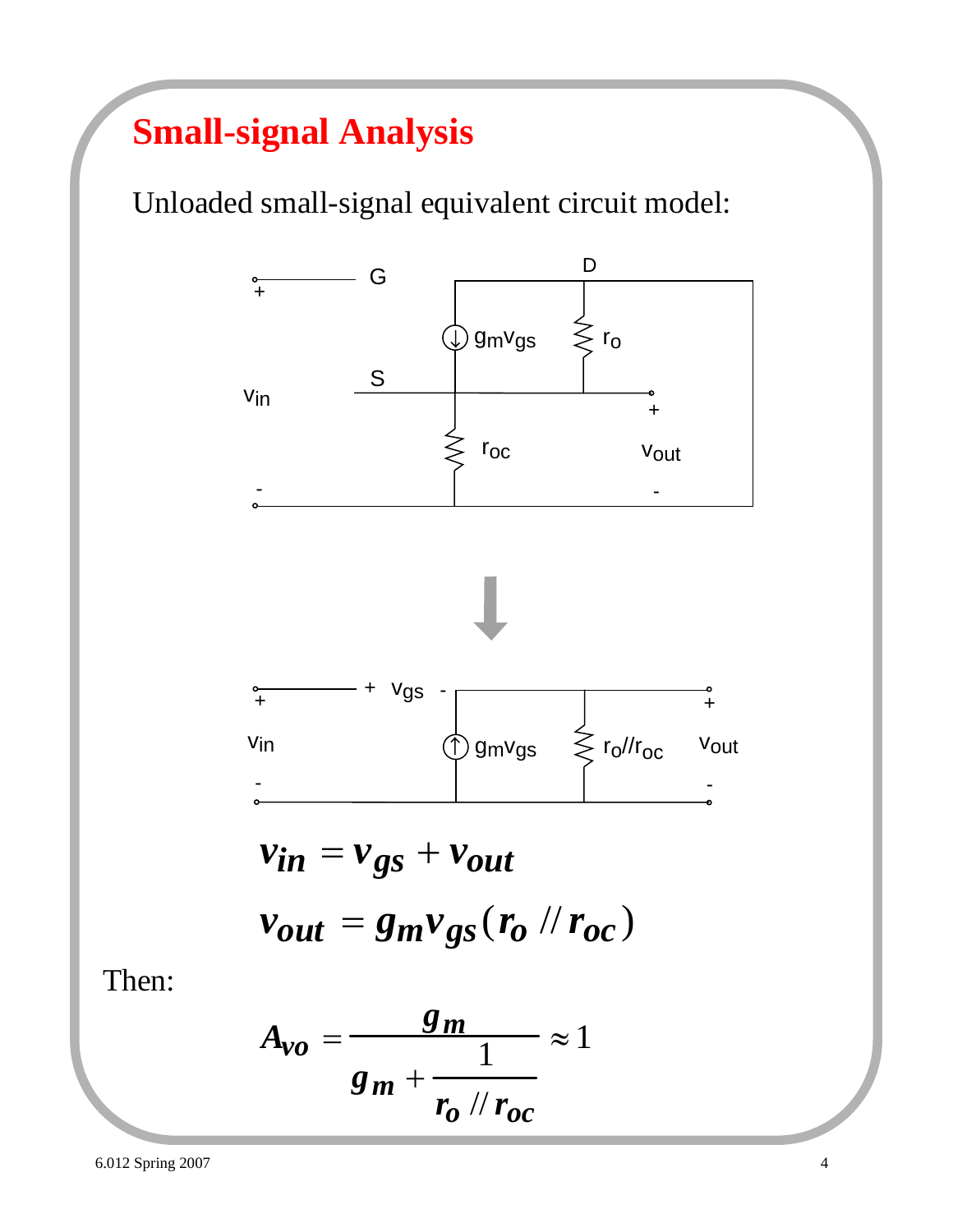## **Input and Output Resistance**

Input Impedance :  $R_{in} = \infty$ Output Impedance:



#### **Small!**

Loaded voltage gain:

$$
A_v = A_{vo} \frac{R_L}{R_L + R_{out}} \approx \frac{R_L}{R_L + \frac{1}{g_m}} \approx 1
$$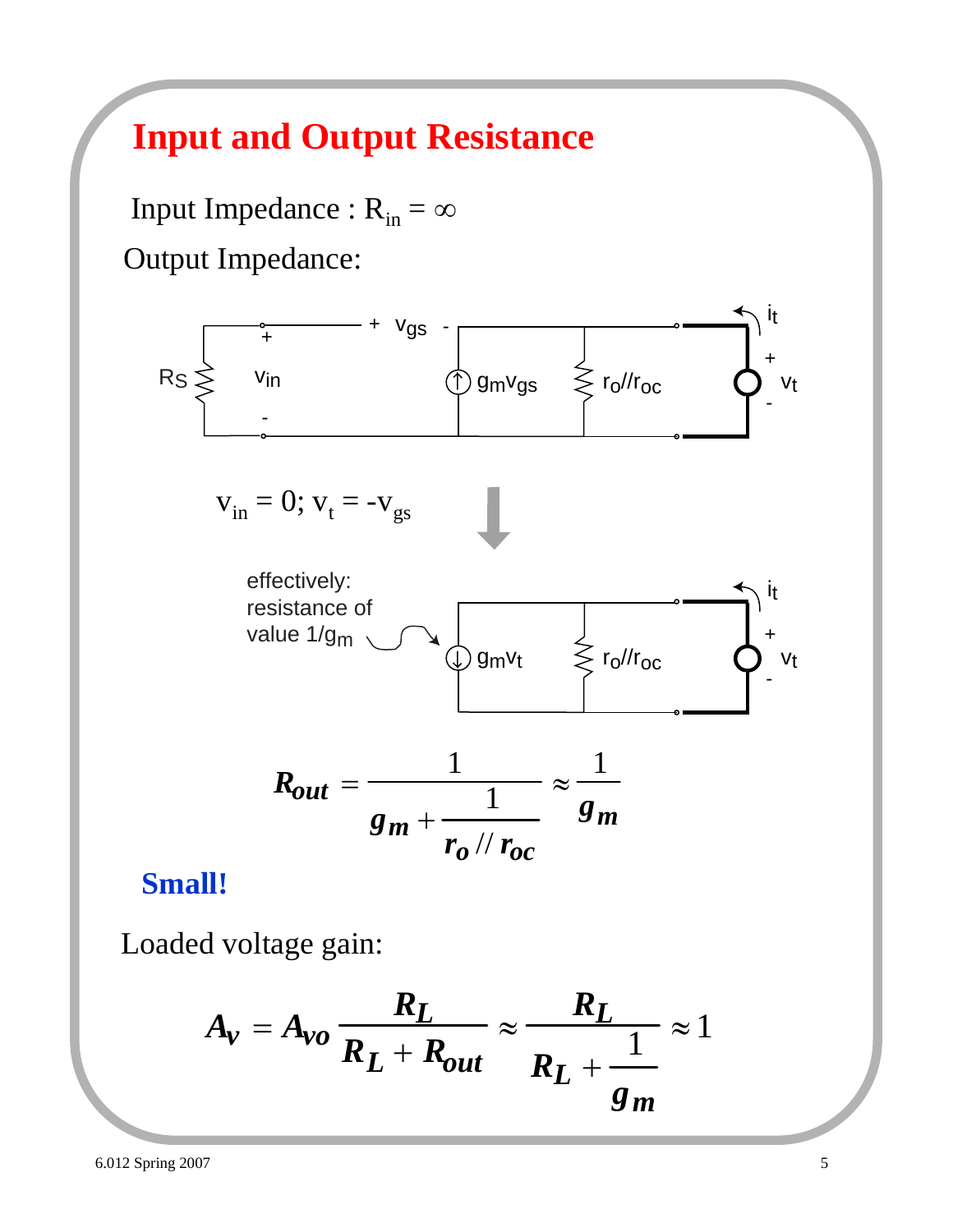# **Effect of Back Bias**

If MOSFET was not fabricated in an isolated p-well, then body is tied to wafer substrate (connected to  $V_{SS}$ ) V<sub>DD</sub>



Two consequences:

- Bias is affected
	- $V_T$  depends on  $V_{BS}$
	- $V_{BS} = V_{SS} V_{OUT} \neq 0$
- Small signal figures of merit affected
	- Signal shows up between B and S

$$
- \mathbf{v}_{\text{bs}} = -\mathbf{v}_{\text{out}}
$$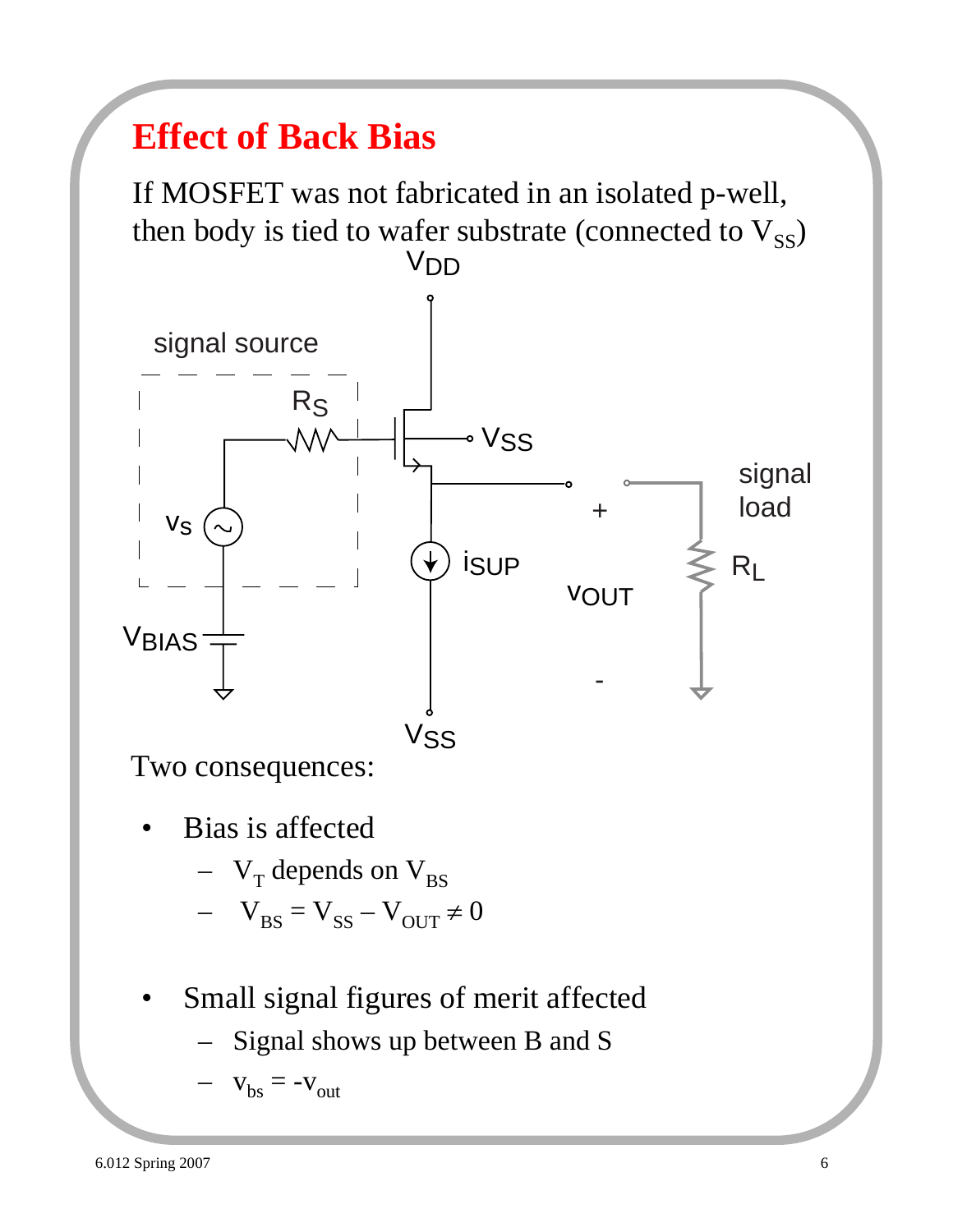### **Small-signal Analysis (with back-bias) See text pp.523-527 for details**



$$
R_{out} = \frac{1}{g_m + g_{mb} + \frac{1}{r_o \text{ // } r_{oc}}} \approx \frac{1}{g_m + g_{mb}}
$$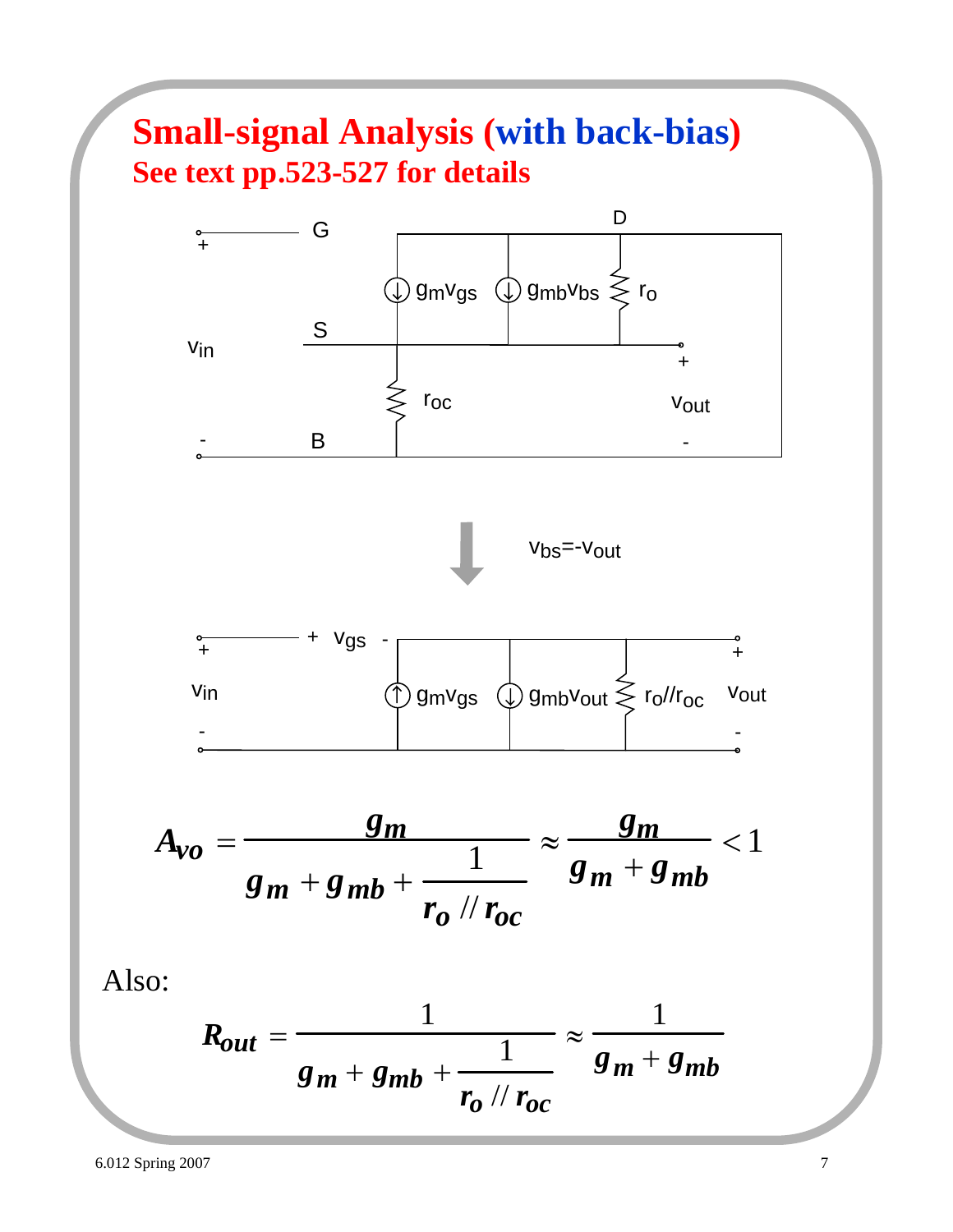

- Open circuit voltage gain  $\sim$  1
- Input resistance  $\sim$  CS Amplifier
	- We want a large input resistance because the controlled generator is voltage controlled
- Output resistance << CS Amplifier
	- We want a low output resistance to deliver most of the output voltage to the load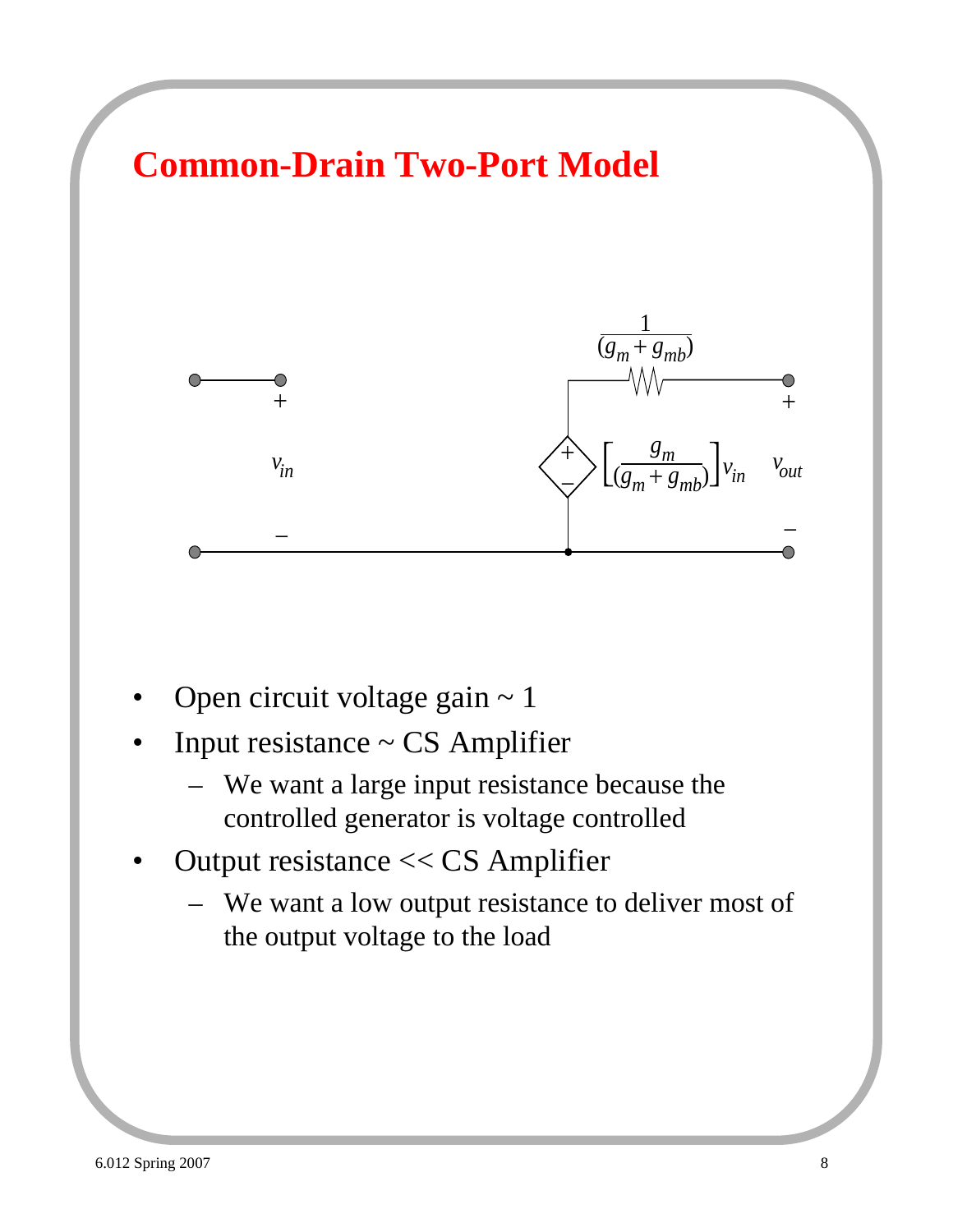**Relationship between circuit parameters and device parameters:**

$$
g_m = \sqrt{2I_D \frac{W}{L} \mu_n C_{ox}}
$$

$$
g_{mb} = \frac{\gamma}{2\sqrt{-2\phi_p - V_{BS}}} g_m
$$

|                                               | <b>Circuit Parameters</b> |              |                |
|-----------------------------------------------|---------------------------|--------------|----------------|
| Device*                                       | $ {\rm A}_{\rm vo} $      | $\rm R_{in}$ | out            |
| Parameters                                    | $g_m$<br>$g_m + g_{mb}$   | $\infty$     | $g_m + g_{mb}$ |
| $I_{\text{SUP}}$                              |                           |              |                |
|                                               |                           |              |                |
| $\mu$ <sub>n</sub> C <sub>ox</sub> $\uparrow$ |                           |              |                |
|                                               |                           |              |                |

 $*$  V<sub>BIAS</sub> is adjusted so that none of the other parameters change

*Common Drain* amplifier is often used as a *voltage*  **buffer** to drive small output loads (in multistage amplifiers, other stages provide the voltage gain).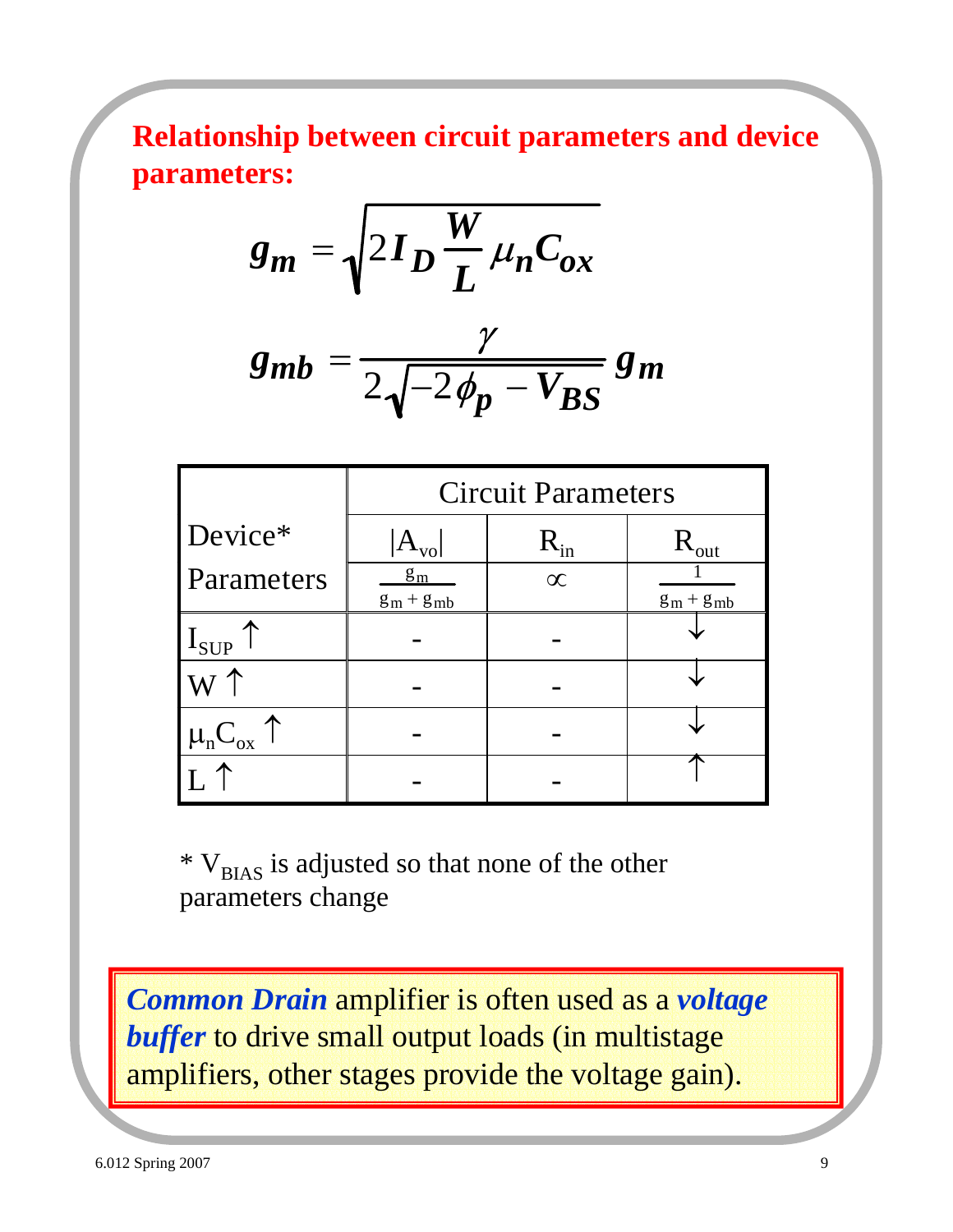

- A current buffer takes the input current which may have a relatively small Norton resistance and replicates the current at the output port, which has a high output resistance
- Input signal is applied to the source
- Output is taken from the drain
- To first order, current gain  $\approx 1$

 $- i_s \approx -i_{out}$ . (Current Buffer)

- Input resistance is low
- Output resistance is high
	- Effective *current buffer* stage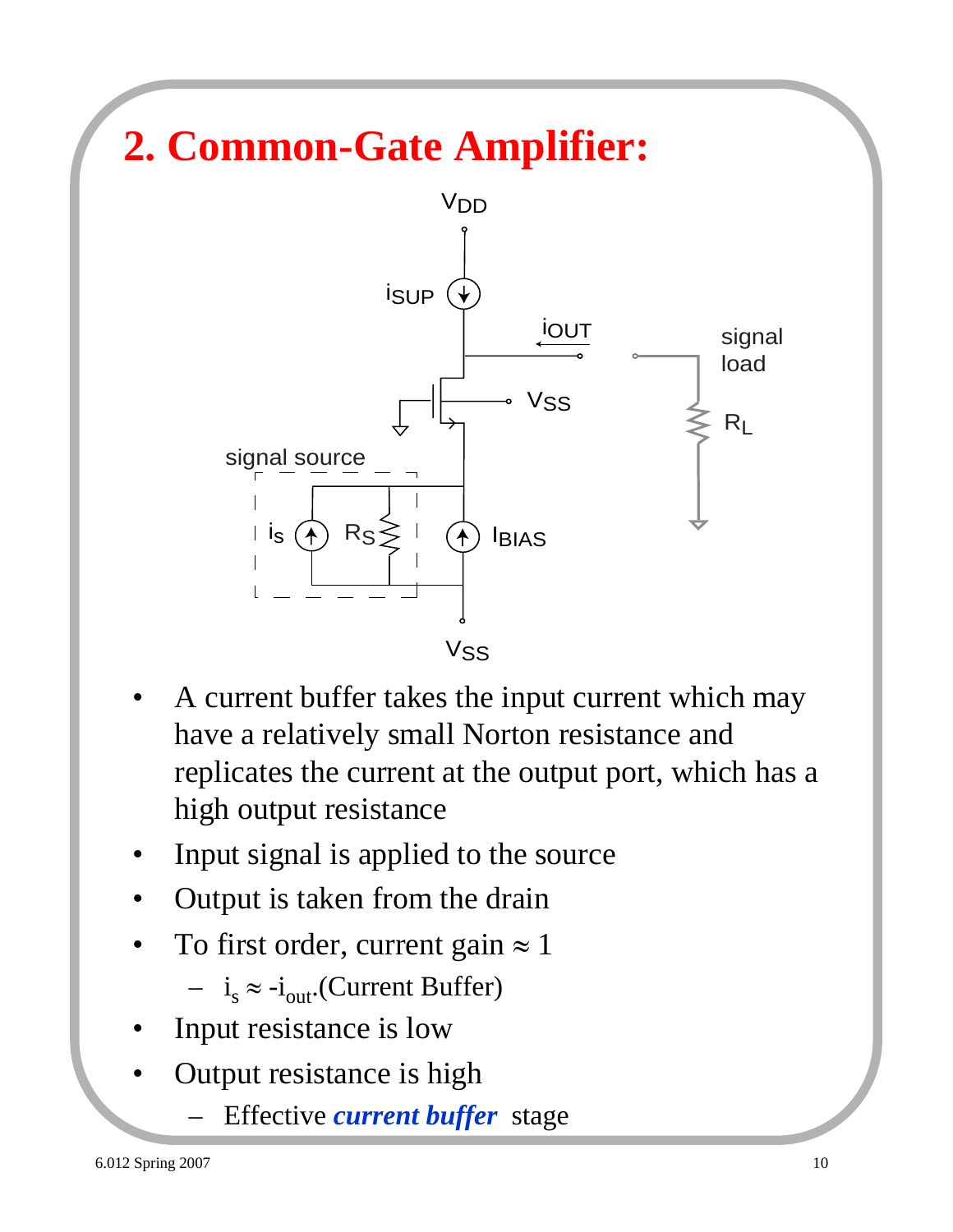# **Biasing the Common-Gate Amplifier:**

Assume device in saturation; neglect  $R<sub>S</sub>$  and  $R_L$ ; neglect CLM ( $\lambda = 0$ )



Select bias such that  $I_{\text{OUT}}=0 \Rightarrow V_{\text{OUT}}=0$ .

Assume MOSFET in saturation (no channel modulation):

$$
I_D = \frac{W}{2L} \mu_n C_{ox} (V_{GS} - V_T)^2 = I_{SUP} = -I_{BIAS}
$$

But  $V_T$  depends on  $V_{BS}$ :

$$
V_T = V_{To} + \gamma_n \left( \sqrt{-2\phi_p - V_{BS}} - \sqrt{-2\phi_p} \right)
$$

Must solve these two equations iteratively.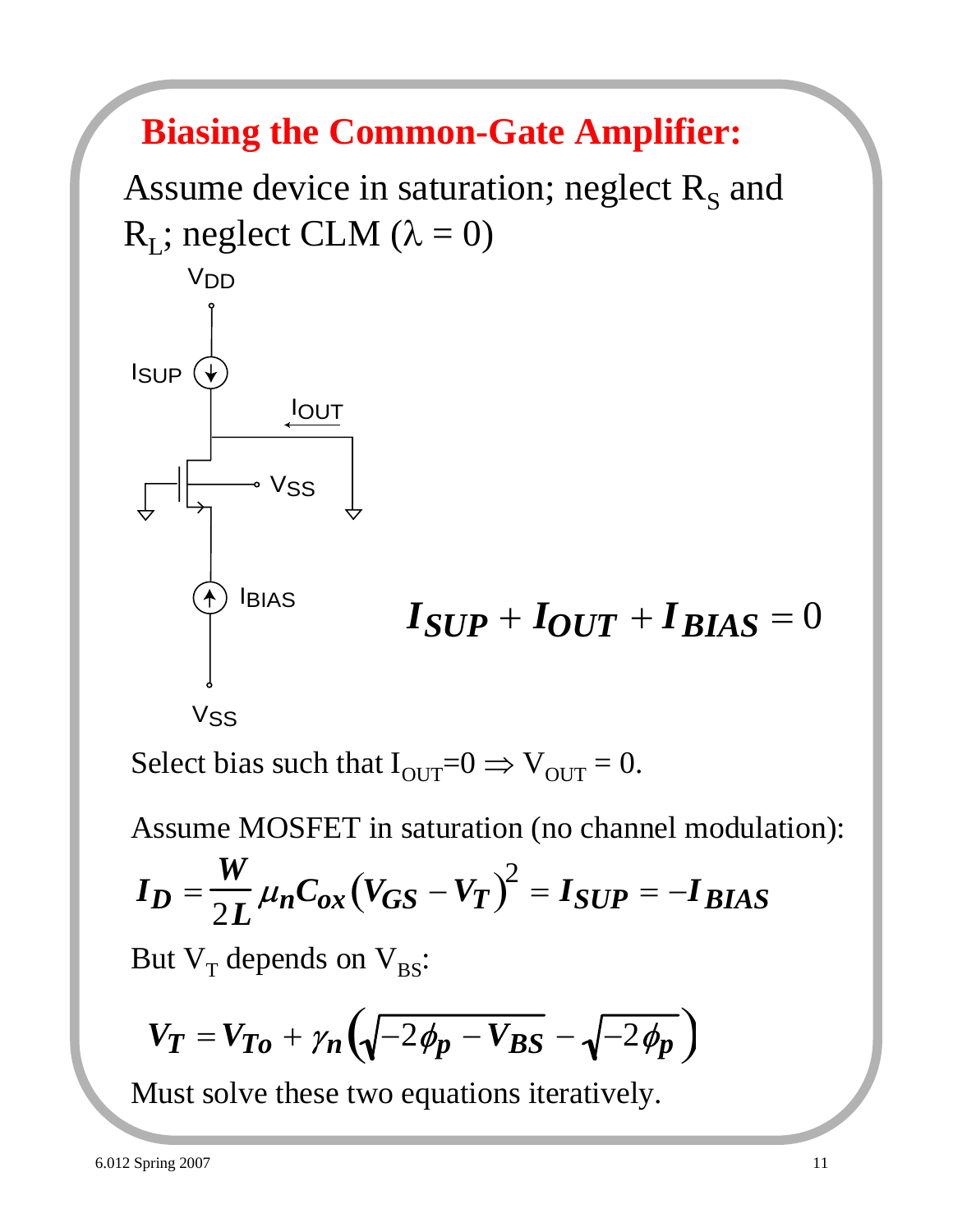## **Small-signal equivalent circuit (unloaded)**







$$
i_{t} = -i_{out} \Longrightarrow A_{io} = \frac{i_{out}}{i_{t}} = -1
$$

 $A_{i0}$  is the short circuit current gain. Not surprising, since in a MOSFET:  $i_g = 0$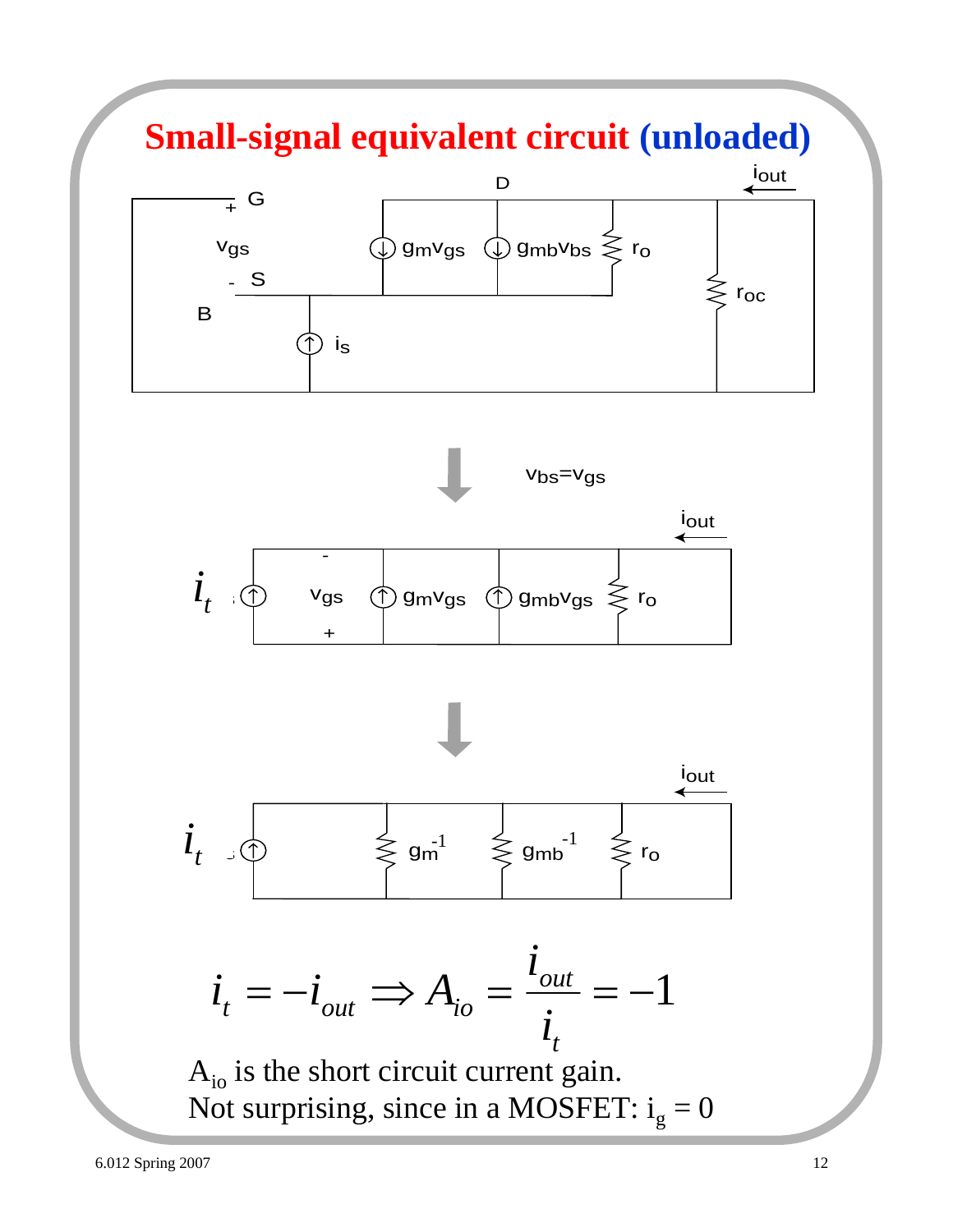# **Input Resistance**







Do KCL on input node:

$$
i_t - g_m v_t - g_{mb} v_t - \frac{v_t - i_t (r_{oc} / R_L)}{r_o} = 0
$$

Then:

$$
R_{in} = \frac{v_t}{i_t} = \frac{1 + \frac{r_{oc} \text{ // } R_L}{r_o}}{g_m + g_{mb} + \frac{1}{r_o}} \approx \frac{1}{g_m + g_{mb}}
$$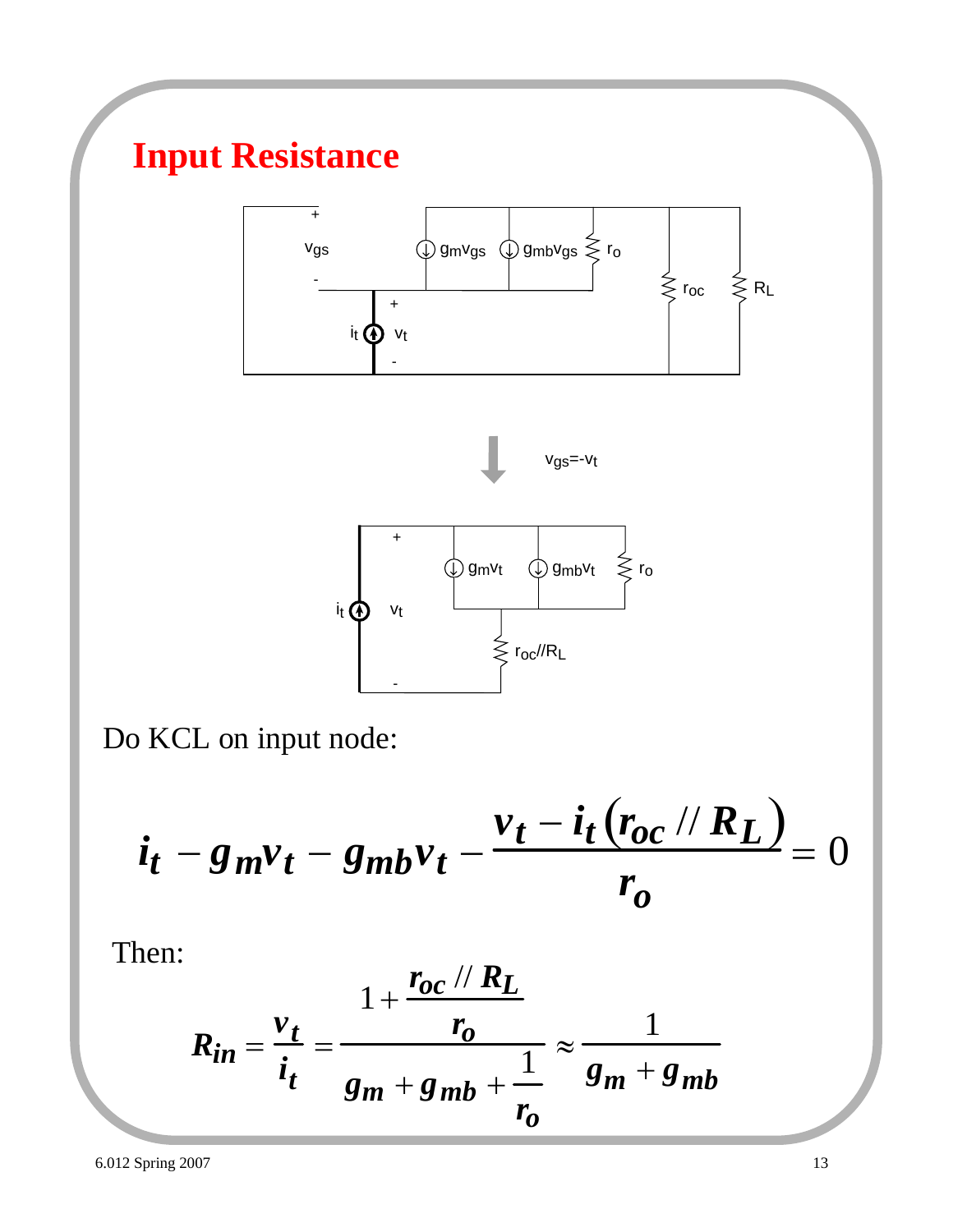# **Output Resistance**





Do KCL on input node:

$$
\dot{u}'_t - g_m v_{gs} - g_{mb} v_{gs} - \frac{v'_t + v_{gs}}{r_o} = 0
$$

Notice also:

$$
v_{gs} = -i_t' R_s
$$

Then:

$$
R_{out} = r_{oc} / \left( r_o \left[ 1 + R_s \left( g_m + g_{mb} + \frac{1}{r_o} \right) \right] \right)
$$
  

$$
R_{out} \approx r_{oc} / / \left[ r_o \left( 1 + g_m R_s \right) \right] \approx r_{oc} / / \left[ \left( g_m r_o \right) R_s \right]
$$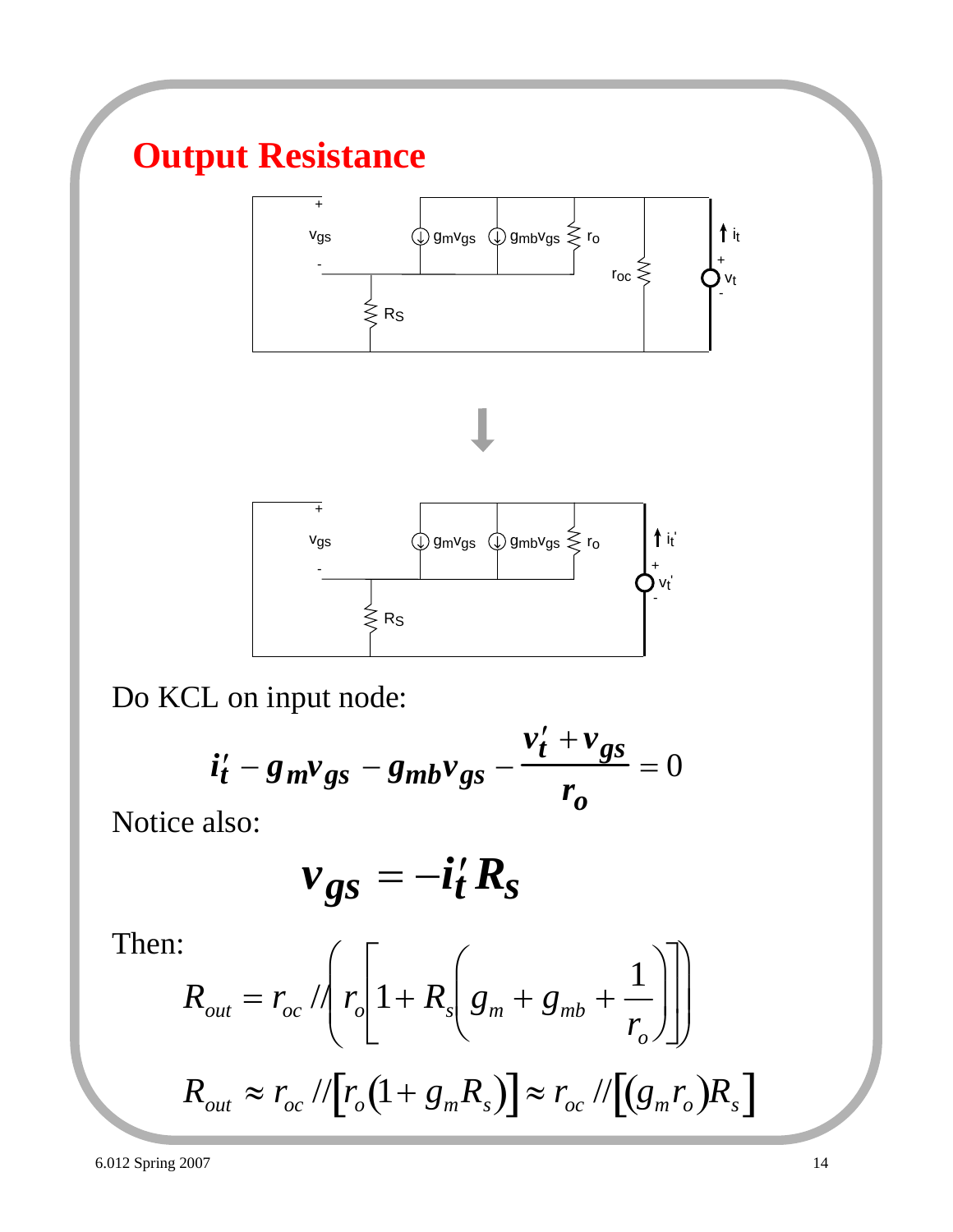



- The output resistance depends on the source resistance
	- The CG current buffer is not unilateral
- Input resistance  $<<$  CS Amplifier
	- We want a small input resistance because the controlled generator is current controlled
- Output resistance  $\gg$  CS Amplifier
	- We want a large output resistance to deliver most of the output current to the load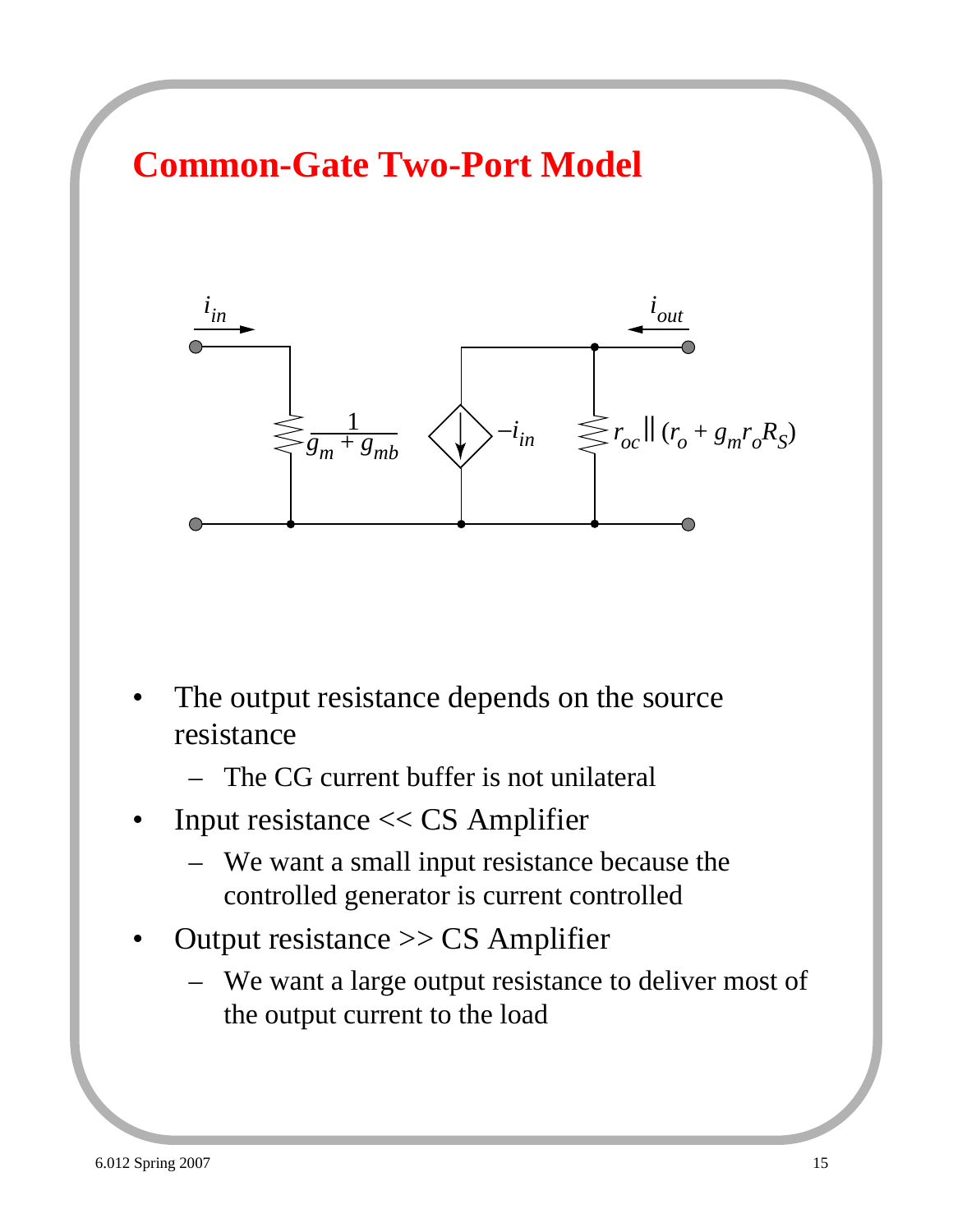**Relationship between circuit figures of merit and device parameters:**

$$
g_m = \sqrt{2I_D \frac{W}{L} \mu_n C_{ox}}
$$
  
\n
$$
g_{mb} = \frac{\gamma}{2\sqrt{-2\phi_p - V_{BS}}} g_m
$$
  
\n
$$
r_o \approx \frac{1}{\lambda_n I_D}
$$

|                                               | <b>Circuit Parameters</b> |                |                                                                                                    |  |
|-----------------------------------------------|---------------------------|----------------|----------------------------------------------------------------------------------------------------|--|
| Device*                                       | $A_{i0}$                  | $R_{in}$       | $R_{\text{out}}$                                                                                   |  |
| Parameters                                    | - 1                       | $g_m + g_{mb}$ | $\mathbf{r}_{\rm oc}$ // $\left[\mathbf{r}_{\rm o}(l+\mathbf{g}_{\rm m}\mathbf{R}_{\rm s})\right]$ |  |
| $I_{\text{SUP}}$                              |                           |                |                                                                                                    |  |
|                                               |                           |                |                                                                                                    |  |
| $\mu$ <sub>n</sub> C <sub>ox</sub> $\uparrow$ |                           |                |                                                                                                    |  |
|                                               |                           |                |                                                                                                    |  |

 $* V_{BIAS}$  is adjusted so that none of the other parameters change

*Common Gate* amplifier is often used as a *current*  buffer i.e. transform a current source with medium source resistance to an equal current with high source resistance (in multistage amplifiers, other stages provide the current gain).